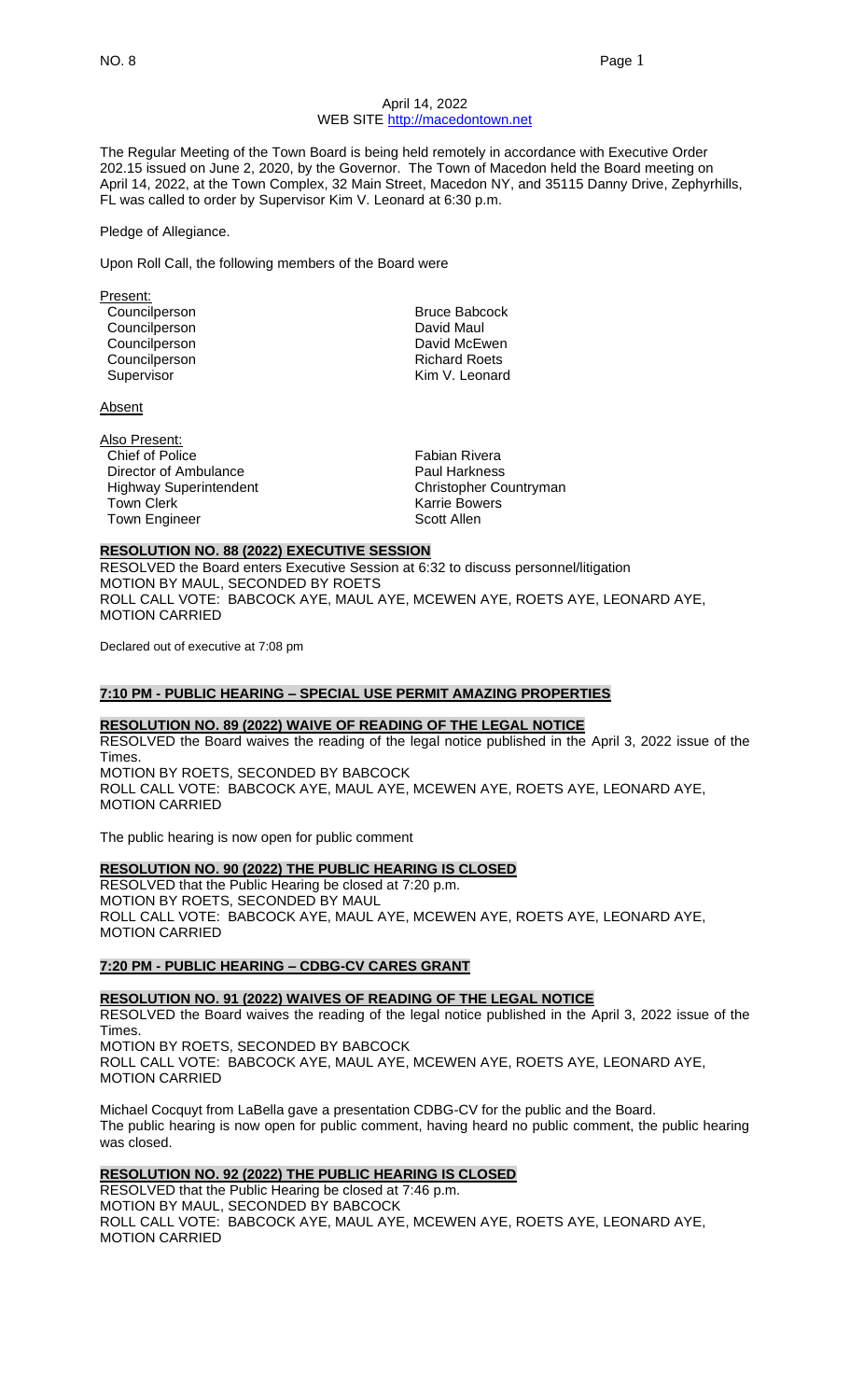## **RESOLUTION NO. 93 (2022) SPECIAL USE PERMIT – AMAZING PROPERTIES**

Resolved the Town Board approves a special use permit for Amazing Properties to operate a 5 unit multi-family residential apartment building at 1936 NYS Route 31 in the General Commercial Zoning District. MOTION BY BABCOCK, SECONDED BY ROETS

ROLL CALL VOTE: BABCOCK AYE, MAUL AYE, MCEWEN AYE, ROETS AYE, LEONARD AYE, MOTION CARRIED

• The Town Board presented John P. Colella Retired Macedon Police Chief a Plaque for all the outstanding work that he did while he was the Macedon Town Police Chief.

## **RESOLUTION NO. 94 (2022) APPLICATION TO CDBG-CV CARES GRANT**

Community Development Block Grant (CDBG) application for the 2022 program year. The CDBG-CV program is administered by the New York State Office of Community Renewal (OCR), The specific program which the Town is applying will provide grant funding to eligible local governments for small business assistance with the principal purpose of benefitting low/moderate-income persons. The hearing is being conducted pursuant to Section 570.486, Subpart I of the CFR and in compliance with the requirements of the Housing and Community Development Act of 1974, as amended.

MOTION BY ROETS, SECONDED BY BABCOCK

ROLL CALL VOTE: BABCOCK AYE, MAUL AYE, MCEWEN AYE, ROETS AYE, LEONARD AYE, MOTION CARRIED

#### **RESOLUTION NO. 96 (2022) COMPLIANCE WITH THE TITLE II COMPLIANCE OF THE AMERICANS WITH DISABILITIES ACT AND SECTION 504 OF THE REHABILITATION ACT OF 1973**

WHEREAS, the Town of Macedon has received funding under the Community Development Block Grant (CDBG) Act and is required to take affirmative steps to ensure that the CDBG programs, services, and activities are accessible to and usable by, individuals with disabilities.

BE IT RESOLVED that the Town of Macedon hereby adopts the attached policy statement regarding compliance with Title II of the Americans with Disabilities Act (ADA) and Section 504 of the Rehabilitation Act of 1973, and

BE IT RESOLVED that the Town of Macedon hereby adopts the complaint procedures described in the policy statement to address complaints of discrimination with regard to the ADA and/or Section 504 of the Rehabilitation Act of 1973, and

BE IT FURTHER RESOLVED that the Town Clerk is hereby directed to post the policy statement in the Town Clerk's Office and to publish a notice regarding the availability of the policy statement and complaint form MOTION BY BABCOCK, SECONDED BY ROETS ROLL CALL VOTE: BABCOCK AYE, MAUL AYE, MCEWEN AYE, ROETS AYE, LEONARD AYE, MOTION CARRIED

# **RESOLUTION NO. 95 (2022) FAIR HOUSING/ANTI-DISPLACEMENT PLAN**

WHEREAS, the Town of Macedon, State of New York, has been granted Community Development Block Grant (CDBG) funds from the State of New York; and

WHEREAS, in accordance with Section 519 of Public Law 101-144, the HUD Appropriations Act requires a certain statement of assurances and certifications;

NOW THEREFORE BE IT RESOLVED that pursuant to the Town of Macedon being granted CDBG funds by the State; the Town of Macedon, by an administrative act, does adopt Fair Housing and Anti-Displacement Plans for the Town; and

BE IT FURTHER RESOLVED that the Town Board appoints the Town Engineer to serve as the Fair Housing Officer for the Town of Macedon.

MOTION BY ROETS, SECONDED BY BABCOCK

ROLL CALL VOTE: BABCOCK AYE, MAUL AYE, MCEWEN AYE, ROETS AYE, LEONARD AYE, MOTION CARRIED

#### **RESOLUTION NO. 97 (2020) SECTION 3 COORDINATOR FOR THE COMMUNITY DEVELOPMENT BLOCK GRANT PROGRAM**

WHEREAS, the Town of Macedon has received funding under the Community Development Block Grant (CDBG) Program, and

WHEREAS, the Town is required to maintain compliance with CDBG program regulations, including provisions of Section 3 of the HUD Act of 1968, as amended, and

WHEREAS, the Town is required to designate a Section 3 Coordinator for the CDBG-funded projects.

BE IT RESOLVED, that the Town Board hereby appoints The Town Engineer, to serve as the Section 3 Coordinator for the CDBG Program.

MOTION BY BABCOCK, SECONDED BY ROETS

ROLL CALL VOTE: BABCOCK AYE, MAUL AYE, MCEWEN AYE, ROETS AYE, LEONARD AYE, MOTION CARRIED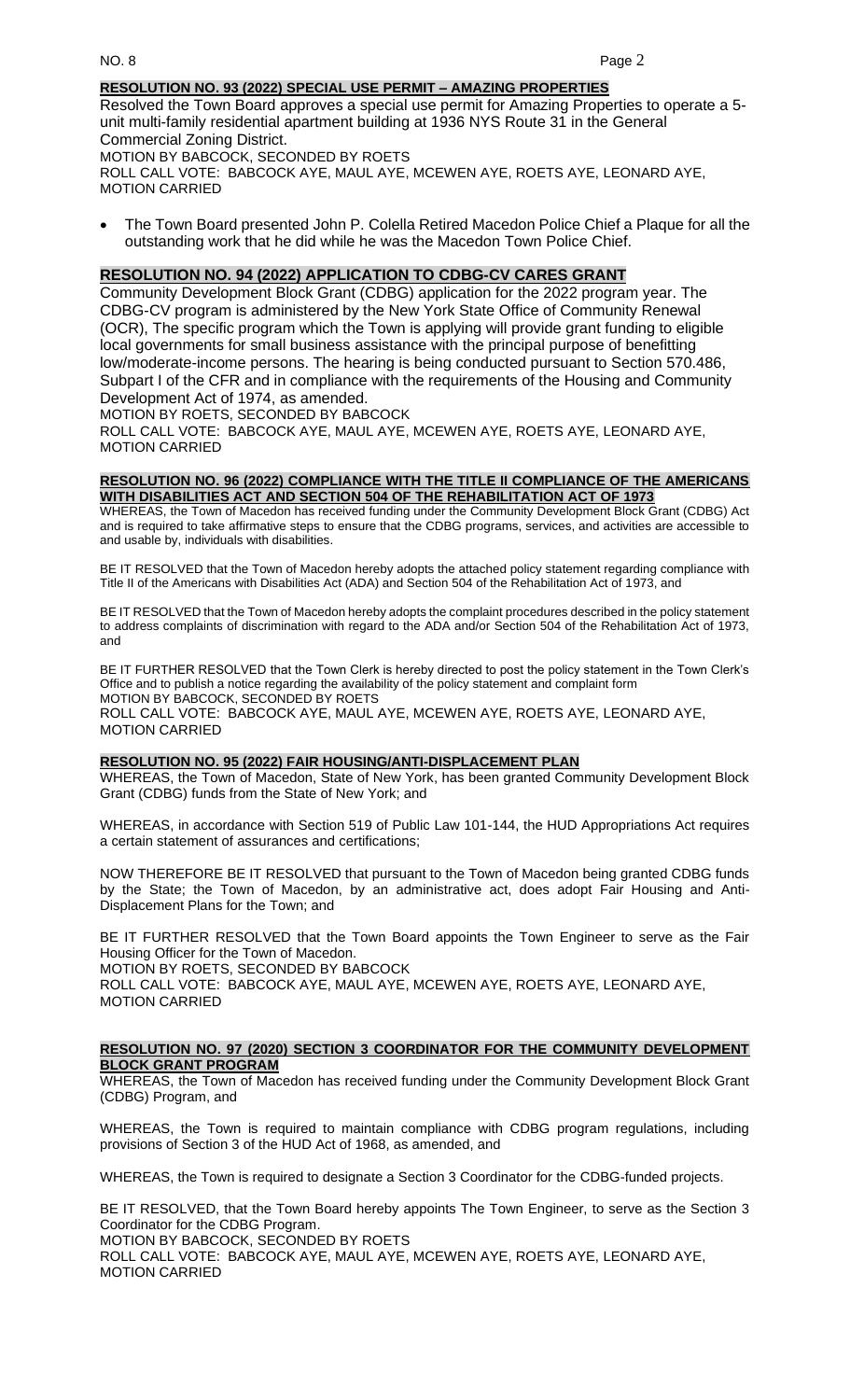### **RESOLUTION NO. 98 (2022) PROCUREMENT OF GOODS & SERVICES RELATED TO THE IMPLEMENTATION OF THE CDBG FUNDED PROGRAMS**

WHEREAS, the Town of Macedon has received funding under the Community Development Block Grant (CDBG) Program, and

WHEREAS, under the CDBG program regulations, communities are required to comply with the procurement standards established for federal assistance programs, and

WHEREAS, these procurement standards require that, whenever possible, small, minority and womenowned businesses should be solicited as potential sources of supplies, services and construction and other contracts, and

NOW, THEREFORE, BE IT RESOLVED, that the Town Board of the Town of Macedon hereby amends its existing procurement policy to require that consideration in the solicitation of bids or quotes for services, supplies, or contracts be given to:

- small and/or locally-owned businesses, with priority to businesses owned by or which employ low or moderate-income persons, as defined by HUD, and
- qualified Minority and Women-owned Business Enterprises (M/WBE) firms listed in the directory of certified minority and women-owned businesses maintained by the Empire State Development Corporation.

BE IT FURTHER RESOLVED that these provisions shall apply to the procurement of goods and services related to the implementation of the CDBG-funded programs and activities by the Town of Macedon. MOTION BY MAUL, SECONDED BY ROETS

ROLL CALL VOTE: BABCOCK AYE, MAUL AYE, MCEWEN AYE, ROETS AYE, LEONARD AYE, MOTION CARRIED

# **RESOLUTION NO. 99 (2022) CDBG-CV CARES – SMALL BUSINESS ASSISTANCE PROGRAM – CERTIFYING OFFICER RESOLUTION**

RESOLVED, that in accordance with the National Environmental Policy Act of 1069 (NEPA) and the related authorities listed at 24 CFP Part 58, the Town Board of the Town of Macedon announces its intent to conduct an environmental review of a project to provide small businesses with funding within the Town community.

FURTHER RESOLVED, that the Town Board designates Kim Leonard, Town Supervisor, as the Certifying Officer, responsible for all activities associated with the environmental review process to be completed in conjunction with the NYS CDBG projects. MOTION BY ROETS, SECONDED BY BABCOCK ROLL CALL VOTE: BABCOCK AYE, MAUL AYE, MCEWEN AYE, ROETS AYE, LEONARD AYE,

MOTION CARRIED

## **RESOLUTION NO. 100 (2022) SEASONAL PARK EMPLOYEE**

RESOLVED the Town Board authorizes the Town Clerk, Karrie Bowers, to advertise for a full-time seasonal Parks employee for 40 hours a week at a rate of \$17.00/hr. MOTION BY MAUL, SECONDED BY ROETS ROLL CALL VOTE: BABCOCK AYE, MAUL AYE, MCEWEN AYE, ROETS AYE, LEONARD AYE, MOTION CARRIED

# **RESOLUTION NO. 101 (2022) HIGHWAY SURPLUS STERLING TRUCK**

RESOLVED the Town Board authorizes the Highway Superintendent, Christopher Countryman, to surplus a 2001 Sterling 10-Wheeler Dump Truck, VIN: 2FZHAZAS61A-H94311.

MOTION BY ROETS, SECONDED BY MAUL ROLL CALL VOTE: BABCOCK AYE, MAUL AYE, MCEWEN AYE, ROETS AYE, LEONARD AYE, MOTION CARRIED

## **RESOLUTION NO. 102 (2022) SPEED LIMIT CHANGE – STATE ROUTE 350/31**

RESOLVED the Town Board supports the speed limit change on State Route 350/31 between Quaker Rd and State Route 31 per a resident's request at the Board meeting held on Thursday, February 10, 2022. MOTION BY BABCOCK, SECONDED BY ROETS ROLL CALL VOTE: BABCOCK AYE, MAUL AYE, MCEWEN AYE, ROETS AYE, LEONARD AYE, MOTION CARRIED

## **RESOLUTION NO. 103 (2022) RESIGNATION – HIGHWAY**

RESOLVED the Town Board accepts the resignation of Mark Baker effective March 25, 2022. MOTION BY MAUL, SECONDED BY BABCOCK ROLL CALL VOTE: BABCOCK AYE, MAUL AYE, MCEWEN AYE, ROETS AYE, LEONARD AYE, MOTION CARRIED

## **RESOLUTION NO. 104 (2022) RESIGNATION – HIGHWAY**

RESOLVED the Town Board accepts the resignation of Joshua DeMay effective April 8, 2022, MOTION BY ROETS, SECONDED BY BABCOCK ROLL CALL VOTE: BABCOCK AYE, MAUL AYE, MCEWEN AYE, ROETS AYE, LEONARD AYE, MOTION CARRIED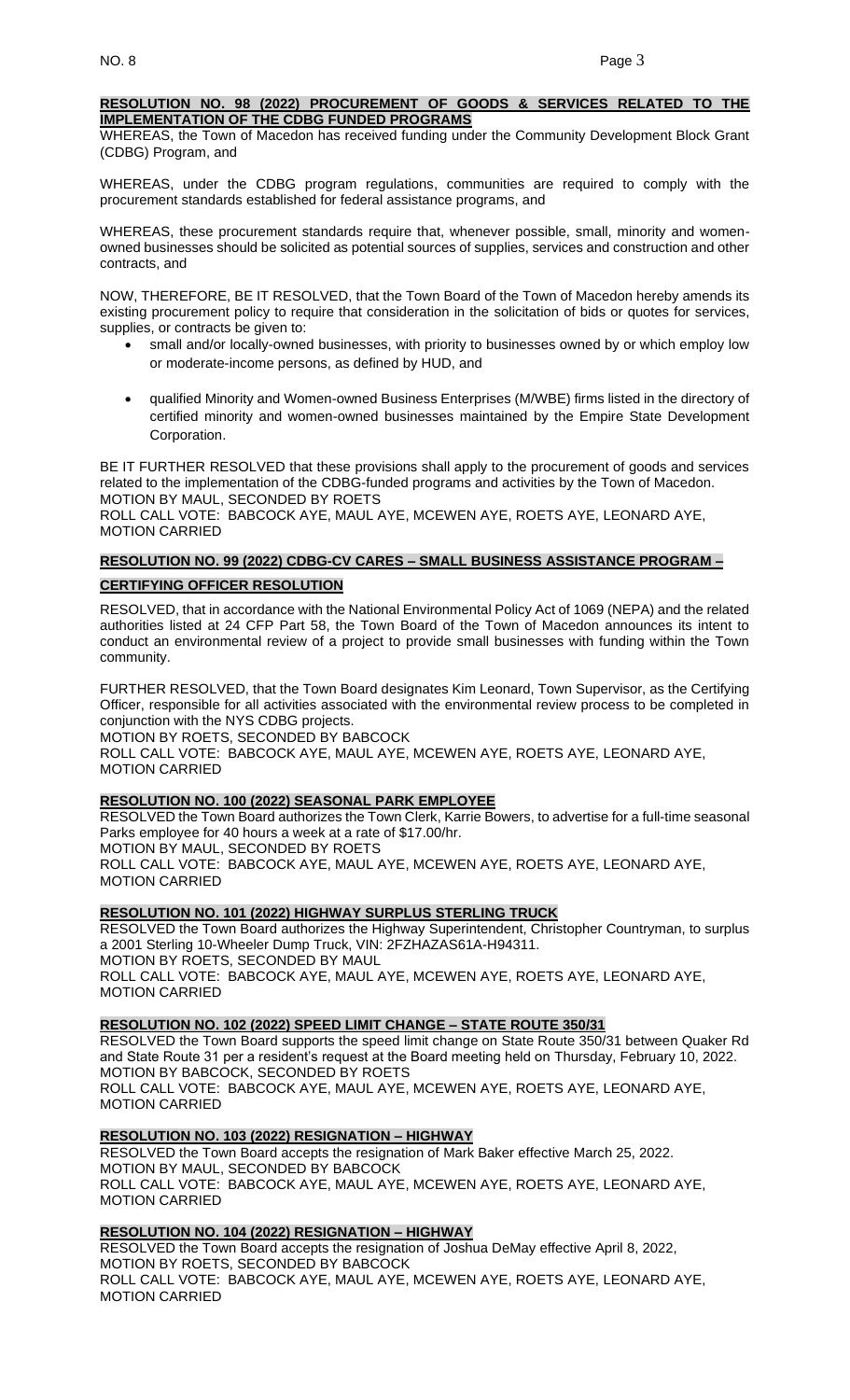## **RESOLUTION NO. 105 (2022) FIREWORKS DISPLAY PERMIT – HARV'S HARLEY DAVIDSON**

RESOLVED the Macedon Town Board approves the Outdoor Fireworks Display Permit on May 2, 2022, at 3120 Kittering Rd as requested by Young Explosives Corporation. MOTION BY MAUL, SECONDED BY BABCOCK

ROLL CALL VOTE: BABCOCK AYE, MAUL AYE, MCEWEN AYE, ROETS AYE, LEONARD AYE, MOTION CARRIED

#### **RESOLUTION NO. 106 (2022) WAYNE FINGER LAKES BOCES NATURAL GAS BID**

RESOLVED the Town Board authorizes the Supervisor to sign Cooperative Natural Gas bid with Wayne Finger Lakes Boces bid #WFL 2023-19

MOTION BY ROETS, SECONDED BY BABCOCK

ROLL CALL VOTE: BABCOCK AYE, MAUL AYE, MCEWEN AYE, ROETS AYE, LEONARD AYE, MOTION CARRIED

#### **RESOLUTION NO. 107 (2022) PERSONNEL – AMBULANCE**

RESOLVED the Town Board appoints Jonathan Park as part-time EMT at the rate of \$16.80/hr effective April 24, 2022, to be expensed from A4540.100.

MOTION BY ROETS, SECONDED BY MAUL

ROLL CALL VOTE: BABCOCK AYE, MAUL AYE, MCEWEN AYE, ROETS AYE, LEONARD AYE, MOTION CARRIED

### **RESOLUTION NO. 108 (2022) CERTIFICATION OF ELIGIBLES APPOINTMENTS FOR MACEDON TOWN AMBULANCE**

RESOLVED the Board directs the Director of EMS, Paul Harkness, to canvass the Certification of Eligibles from the Wayne County Civil Service office for eligible ALS & BLS appointments for the Macedon Town Ambulance.

MOTION BY MAUL, SECONDED BY BABCOCK

ROLL CALL VOTE: BABCOCK AYE, MAUL AYE, MCEWEN AYE, ROETS AYE, LEONARD AYE, MOTION CARRIED

#### **RESOLUTION NO. 109 (2022) PERSONNEL – SENIOR CLERK TYPIST**

BE IT RESOLVED the Town Board appoints Shelly Baker to the position of full-time Senior Clerk Typist lateral transfer, effective May 2, 2022, at a rate of \$36,000 to be expensed from A1220.100. MOTION BY ROETS SECONDED BY MAUL ROLL CALL VOTE: BABCOCK AYE, MAUL AYE, MCEWEN AYE, ROETS AYE, LEONARD AYE, MOTION CARRIED

## **RESOLUTION NO. 110 (2022) PERSONNEL – POLICE DEPARTMENT**

RESOLVED the Board authorizes Police Chief Rivera to search for lateral transfers to the Town of Macedon Police Department. MOTION BY MAUL, SECONDED BY BABCOCK

ROLL CALL VOTE: BABCOCK AYE, MAUL AYE, MCEWEN AYE, ROETS AYE, LEONARD AYE, MOTION CARRIED

## **RESOLUTION NO. 111 (2022) AGREEMENT WITH PRONEXUS, LLC – ACCOUNTING**

RESOLVED the Town Board authorizes the Supervisor to sign the letter of intent from Pronexus at a range of \$110-\$140/hr to be expensed from A1320.400. MOTION BY ROETS, SECONDED BY MAUL

ROLL CALL VOTE: BABCOCK AYE, MAUL AYE, MCEWEN AYE, ROETS AYE, LEONARD AYE, MOTION CARRIED

## **RESOLUTION NO. 112 (2022) STIPEND FOR CERTIFICATION**

RESOLVED the Town Board approves the Stipend for Certification in Fertilizer/Pesticide Spraying for John Anderson in the amount of \$1200 for the period of April to September 2022 and to be expensed from A7110.100.

MOTION BY ROETS, SECONDED BY MAUL

ROLL CALL VOTE: BABCOCK AYE, MAUL AYE, MCEWEN AYE, ROETS AYE, LEONARD AYE, MOTION CARRIED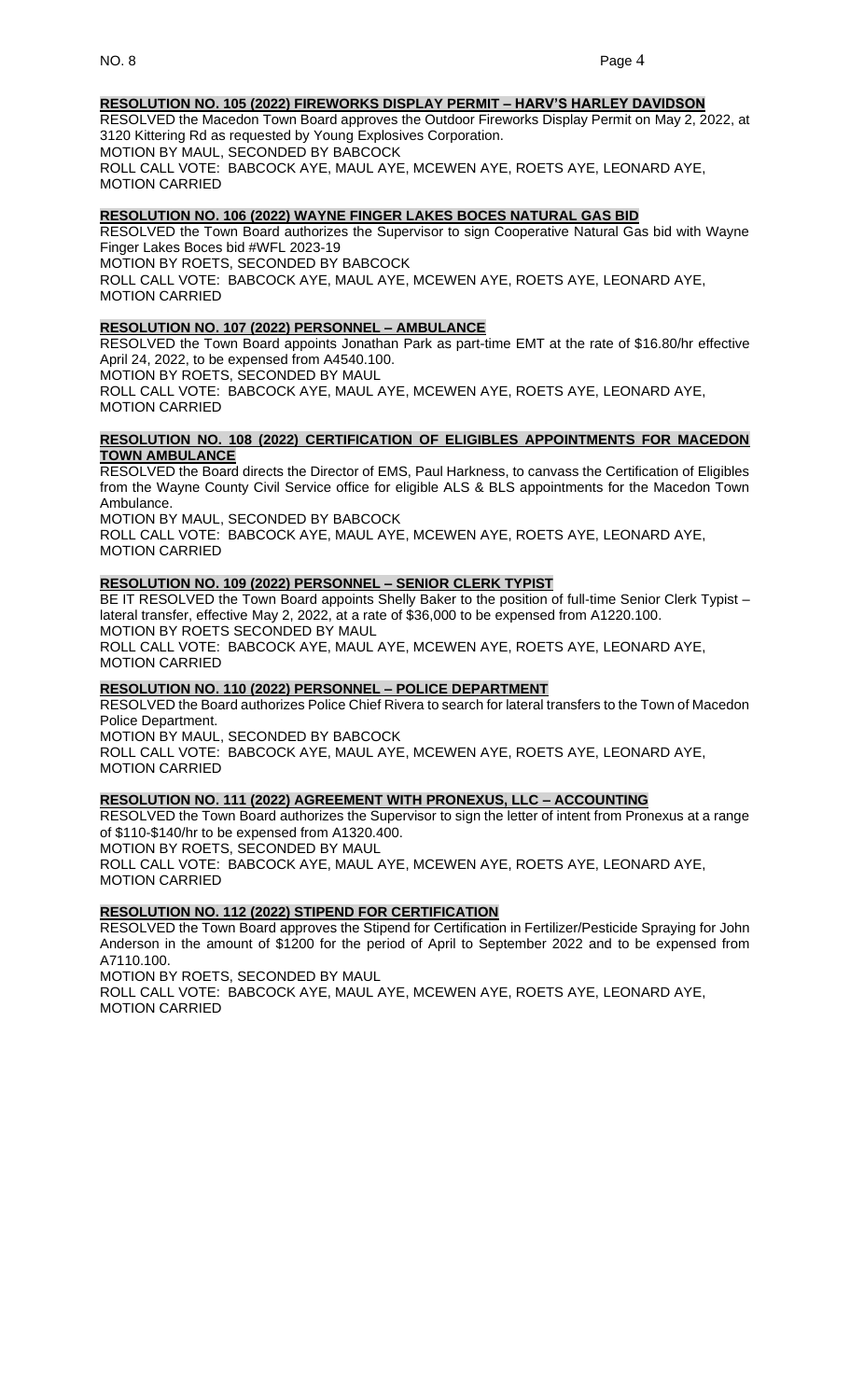#### **RESOLUTION NO. 113 (2022) RESOLUTION SUBJECT TO PERMISSIVE REFERENDUM**

**WHEREAS**, the Town of Macedon is the successor to the Village of Macedon, which was the successor owner of Macedon Cemetery located at #20 Erie Street, Macedon, New York 14502 and designated as Tax Account No. 62111-08-884781; and

**WHEREAS,** James C. Wolter ("Owner") is the owner of the fee interest in certain premises in the Town of Macedon, County of Wayne and State of New York, known as 3 Cemetery Drive, Macedon, New York 14502 and designated Tax Account No. 62111-08-839794; and

**WHEREAS,** the existing stone driveway that is utilized by Owner is shown on a survey prepared by Land Tech Surveyor & Planning PLLC last dated March 21, 2022 ("Survey"), which existing stone driveway is located predominately within the Cemetery; and

**WHEREAS,** the Owner has requested and the Town has agreed to grant a perpetual non-exclusive easement for access, ingress, and egress to and from the lands of Owner to Erie Street, a public right-ofway, over the existing stone driveway as shown on the Survey, as the same may be relocated, and

**WHEREAS,** the Town has requested and Owner has agreed to grant a perpetual non-exclusive easement for access, ingress, and egress over the portion of the existing stone driveway located on Owner's property as shown on the Survey, for the limited purpose of turning around vehicles, which together with the remaining covenants sets forth in the easement, the Town has determined constitutes reasonable and adequate consideration for the reciprocal rights to be conveyed by the Town; and now therefore

**BE IT RESOLVED**, the Town Board authorizes the Town Supervisor to execute the Reciprocal Access Easement by and between the Town and James W. Wolter, and any additional paperwork to effectuate the conveyance and recording of the same in the Wayne County Clerk's Office; and

**BE IT FURTHER RESOLVED**, this resolution is adopted subject to a permissive referendum, pursuant to Town Law 198(12)(b), by qualified voters; and it is further

**BE IT FURTHER RESOLVED**, that the Town Clerk shall advertise this resolution as subject to permissive referendum in the manner prescribed the New York State Law.

Dated: April 14, 2022

Karrie Bowers Town Clerk Town of Macedon, New York

MOTION BY MAUL, SECONDED BY RAUL ROLL CALL VOTE: BABCOCK AYE, MAUL AYE, MCEWEN AYE, ROETS AYE, LEONARD AYE, MOTION CARRIED

#### **Summer Glen Apartments**

\*The Town Board received a letter dated April 13, 2022, regarding Summer Glen Apartments requesting the waiving of the capital charges. The Board's response is based on the Town Engineer's recommendation that the fees not be waived. The Supervisor will send a letter to Mr. Mohamed Patrawala regarding the Boards decision.

#### **RESOLUTION NO. 114 (2022) APPROVAL OF MINUTES**

RESOLVED the Board approves the minutes from March 24, 2022 (regular meeting) MOTION BY ROETS, SECONDED BY BABCOCK ROLL CALL VOTE: BABCOCK AYE, MAUL AYE, MCEWEN AYE, ROETS AYE, LEONARD AYE, MOTION CARRIED

Reports:

- \* Town Clerk Report
- \* Police Report

\* Historian Qtrly Report

## **RESOLUTION NO. 115 (022) APPROVAL OF REPORTS**

RESOLVED the reports be approved as submitted MOTION BY BABCOCK, SECONDED BY ROETS ROLL CALL VOTE: BABCOCK AYE, MAUL AYE, MCEWEN AYE, ROETS AYE, LEONARD AYE, MOTION CARRIED